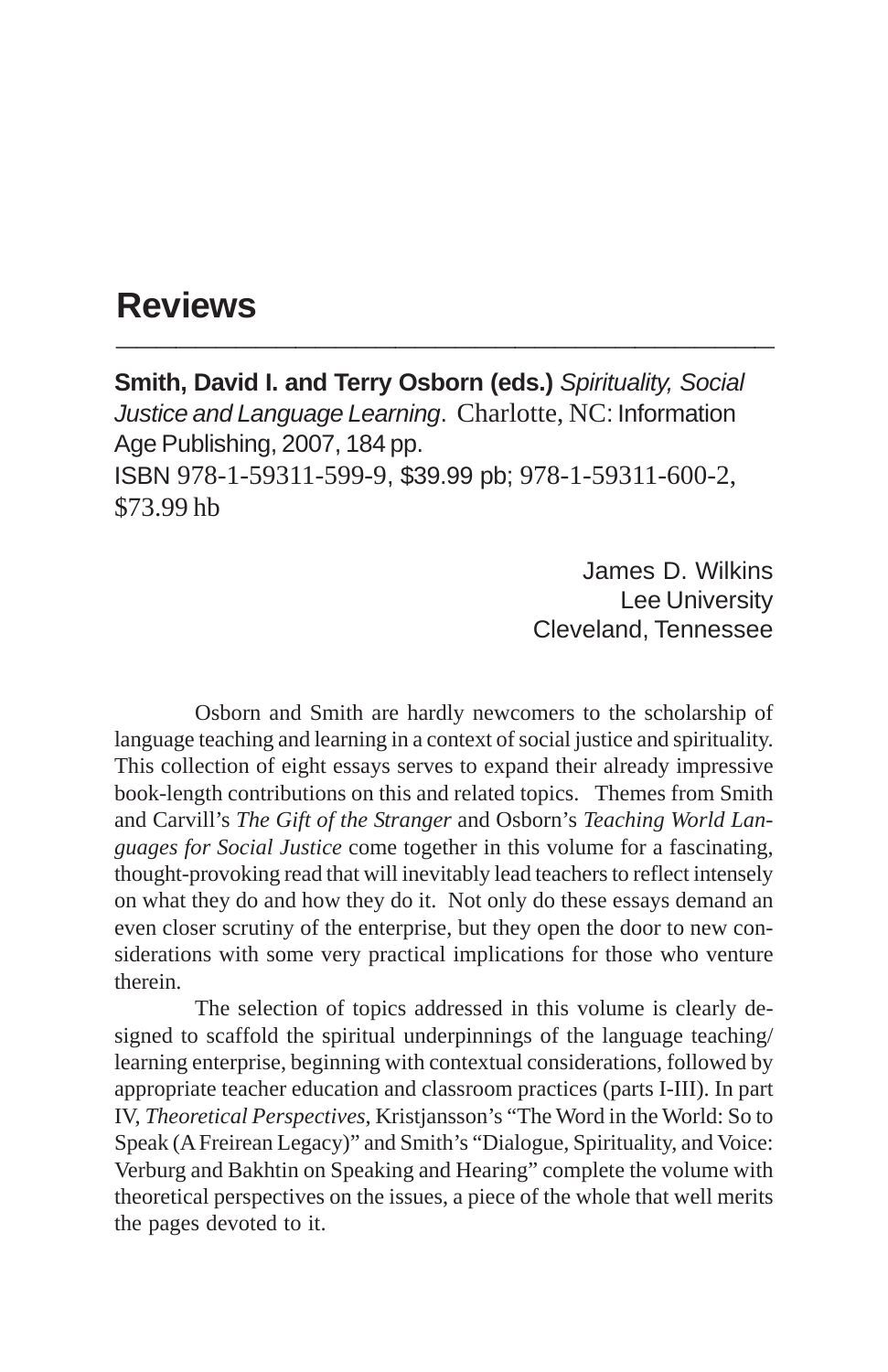Essays in the opening section define the limitations of our current public world language curricula, and indicate areas that need to be addressed in both the public and private spheres. Osborn argues, "The challenge to critical researchers is to engage public discourse and scholarship in an effort [to] gain understanding of the interrelationships of spirituality, language learning and social justice" (p. 9). Smith, after a review of extant literature dealing with spiritual aspects of world-language education, summarizes the questions that remain to be answered. They are restated in a final section of the essay, entitled "Directions for Inquiry." These directions, intended to incite further critical scholarship, include the study of the role of religious or spiritual beliefs in relationship to assumptions and approaches to language education, the construction and negotiation of relationships between cultures, the ways in which institutional frameworks influence language learning and teaching in the classroom, how interactions and discourse in language classrooms manifest or reinforce the beliefs and value systems of teachers and learners, and influences on behaviors and attitudes in the language classroom (pp. 23-24).

The bulk of the remaining essays in this section call attention to teacher education and to what teachers *do* in the classroom. On the whole, they suggest valuable approaches for language teaching grounded in spirituality and justice. The first, *Moral Agency, Spirituality, and the Language Classroom,* written by Smith, illustrates how educators actually "do" spirituality and justice in the language classroom. Besides the very concise and easily relatable examples, Smith makes a point that needs to be heard by all who would teach and those who prepare them: " If students articulate a moral intent behind their teaching, they should be able to point to aspects of their pedagogical design that reflect that intent, they should be seeking to identify aspects of their teaching that may undermine it, and they should be willing to reexamine both their teaching designs and their formulations of moral commitment as new insights may demand" (48). An essay by John Watzke focuses on historical and contemporary traditions in Catholic teacher education , long grounded in the belief that world language education must be viewed as a communal enterprise in which the communal aspect is "central to the process of becoming a teacher" (p. 67). The following section on classroom practice contains essays by Marilyn Bierling on the complexity of issues related to immigration, and David Smith, Sarah De Young, Ashley Uyaguari and Kathleen J. Avila on (auto)biographical narrative and its use in language teaching and learning.